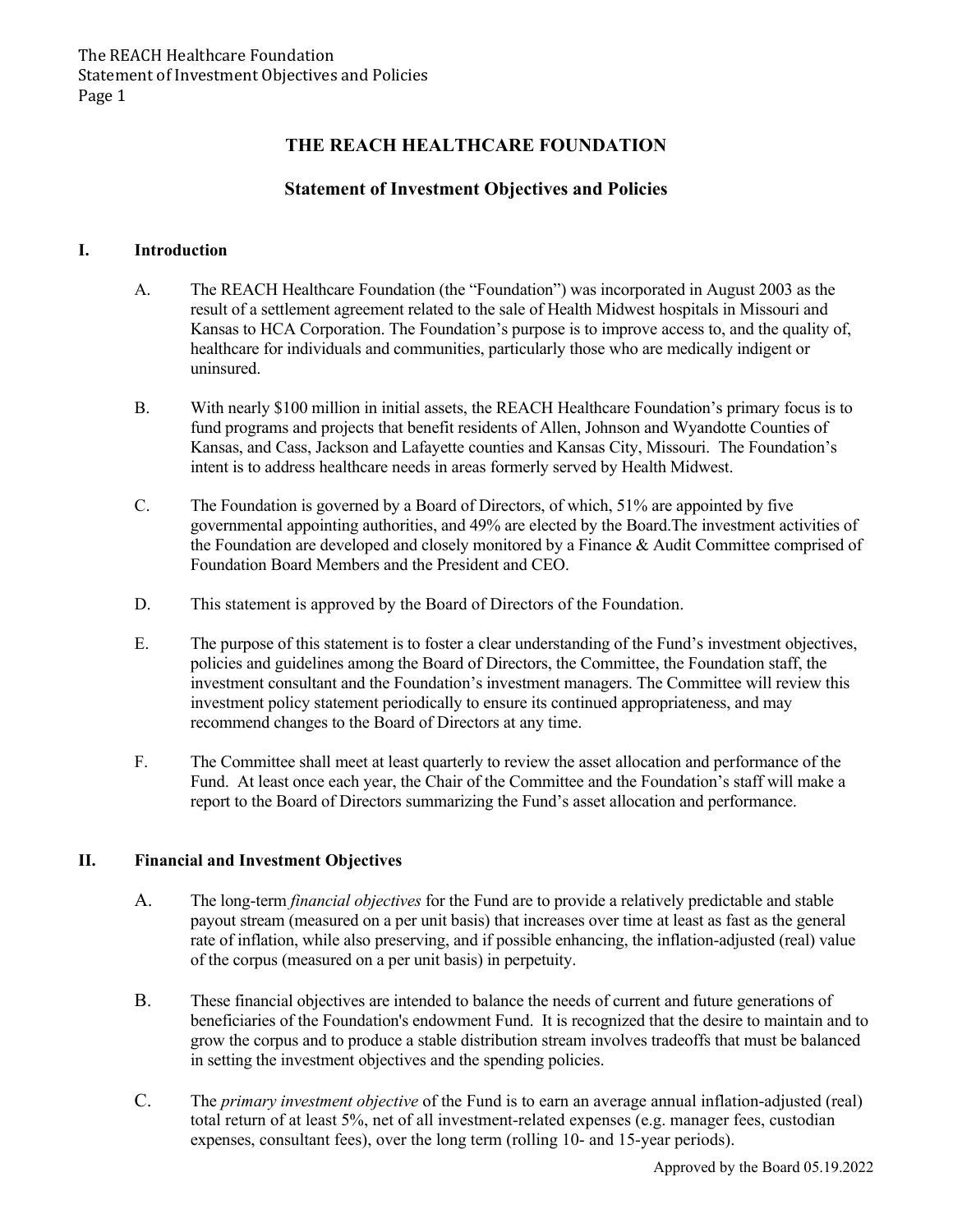### The REACH Healthcare Foundation Statement of Investment Objectives and Policies Page 2

- D. The *secondary investment objectives* of the Fund are to 1) earn a return that is in line with a composite of market indices reflecting the Fund's asset allocation policies and 2) perform on par with other endowment funds with broadly similar investment objectives and policies. These secondary objectives will be monitored quarterly and evaluated over rolling five-year periods to help assess the Fund's progress in achieving its long-term 5% real return objective. It is not expected that the Fund will achieve these objectives over all five-year periods. To help evaluate the effects of diversification of the Fund relative to a simpler, less diversified "naïve" benchmark, the Foundation shall also monitor the performance of the Fund against a benchmark comprising the Wilshire 5000 Index and the Barclays Capital Government/Credit Index, weighted according to the Fund's overall equity/fixed income allocation. The Fund's investment performance is expected to deviate significantly from this naïve benchmark over relatively short time periods (5 years) but is expected to outperform this benchmark over rolling 10- to 15-year periods.
- E. The Committee recognizes that the long-term 5% real return objective may be difficult to achieve in every 10 or 15-year period, but should be attainable over a series of 10 or 15-year periods. The 5% objective implies a high allocation to equity securities and consequent market price volatility. In order to attain a real investment return of 5% or greater, historically funds have had to exceed the objective substantially during some periods (such as the 1990s) in order to compensate for inevitable shortfalls during other periods (such as the 1970s).

#### **III. Spending Policy**

- A. The Foundation's spending policy is to distribute 5.0% of the fair market value of the Foundation's assets In accordance with Amendment 5 to the Asset Purchase Agreement, the "fair market value of the Foundation's assets" for any given year shall be established as of the end of the third quarter of the immediately preceding fiscal year of the Foundation (the "FMV Quarter"), and shall be determined by calculating the average of the market value of the Foudnation's assets of the FMV Quarter and each of the 11 consecutive quarters preceding it.
- B. The Fund's actual spending rate is expected to vary annually around the 5.0% target rate, depending upon program needs and changes in the Fund's average market value. The Foundation will attempt to keep the actual spending rate from the Fund in any one fiscal year below 6.0% of the 3 year average of ending market values of the Fund.
- C. The Foundation's spending is subject to certain restrictions as outlined in the Foundation's Articles of Incorporation.
- D. Fund distributions will include expenses for grants, capital, operating, and administrative costs of the Foundation's programs. Investment-related expenses (e.g. investment manager and investment consultant fees, custody charges, etc.) will be charged against the Fund's investment return.

It is recognized that the Foundation's investment objective and spending policy need to be in balance in order to have a reasonable chance of achieving the Foundation's long-term financial objective. It is further recognized that given the inherent volatility of capital market returns, there could be extended periods when the realized investment returns would deviate significantly from the spending rate.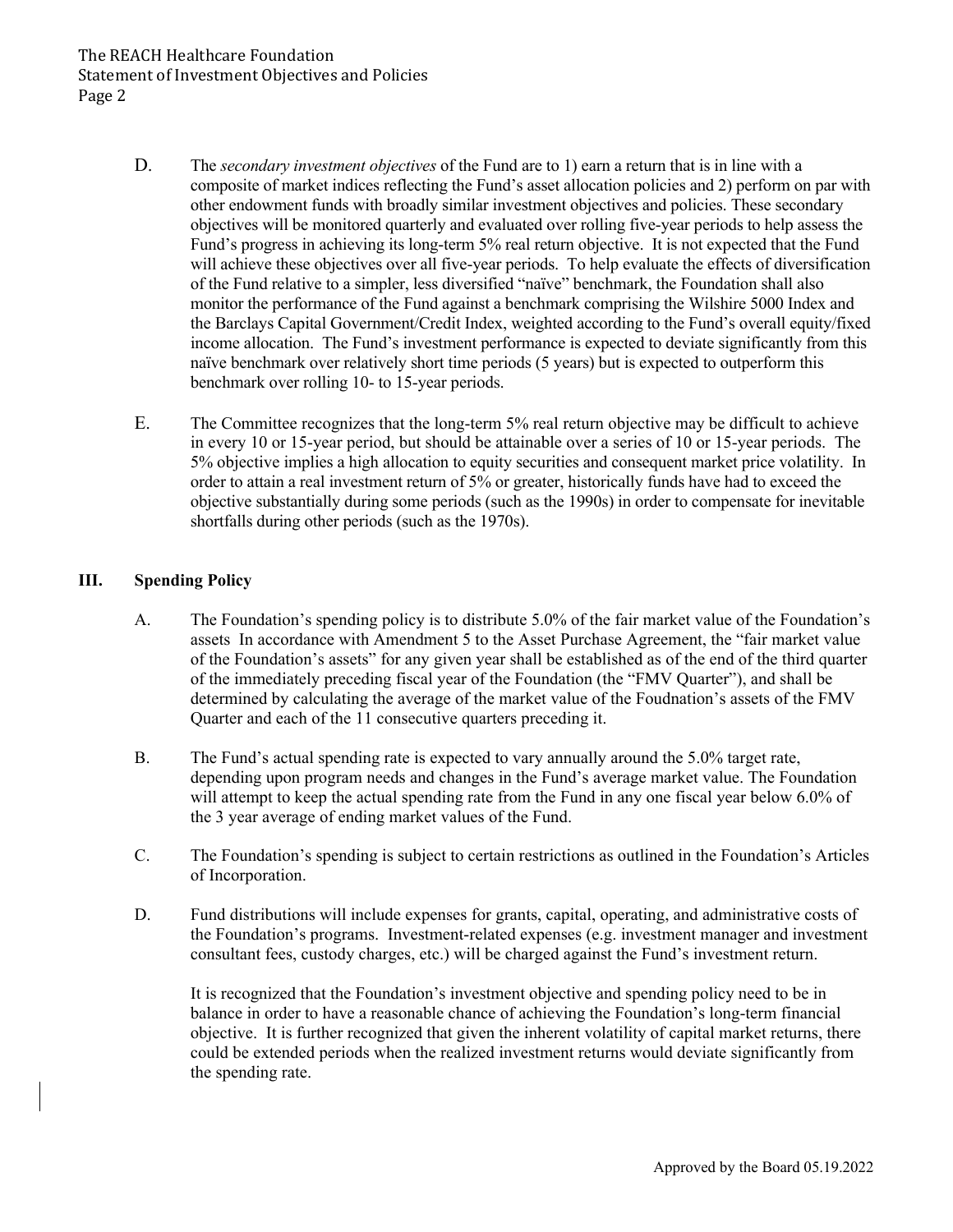#### **IV. Fund Composition and Asset Allocation**

- A. Diversification of assets will be employed to reduce the risk that adverse results from one security class will have an unduly detrimental effect on the entire portfolio. Diversification is interpreted to include diversification by type, by characteristic, and by number of investments, as well as by the hiring of managers that employ different management styles.
- B. For purposes of investment policy, the Fund shall be considered as two parts: the **Equity Fund** and the **Fixed Income Fund**. The Committee will establish long-term policy target allocations and ranges for the Equity and Fixed Income Funds, as well as long-term target allocations and ranges for the primary asset classes within the Equity Fund.
- C. The primary purpose of the **Fixed Income Fund** is to provide a hedge against deflation and, secondarily, to help diversify the total Fund while providing a source of current income.
- D. The **Fixed Income Fund** should normally represent 18% of Fund assets at market value. Although the actual percentage of fixed income securities will vary due to market fluctuations and manager allocations, levels greater than 28% or below 8% should be closely monitored by the Committee and additional funds should be transferred as needed so the Fund does not exceed those parameters for extended periods.
- E. The primary purpose of the **Equity Fund** is to provide long-term capital appreciation in order to facilitate the real growth of the corpus and the generation of a growing spending stream.
- F. It is recognized that the equity investments will have greater return variability than the fixed income investments. The Committee will diversify its equity investments across different types of assets with return patterns that are expected to be imperfectly correlated (i.e., the returns of which do not always move in tandem).
- G. The **Equity Fund** should normally represent 80% of the total Fund assets at market value. Although the actual percentage of equity securities will vary due to market fluctuations and manager allocations, levels above 90% or below 70% should be closely monitored by the Committee and funds transferred by Staff as needed to bring the overall asset mix within the desired range.
- H. Cash equivalents are maintained for short-term operating purposes and at the managers' discretion as equity and bond substitutes and should normally represent 2% of the total Fund assets at market value. Levels above 7% should be closely monitored by the Committee.
- I. The long-term asset allocation targets and policy ranges for the Fund are set forth below. A more detailed asset allocation policy with corresponding ranges is appended to this statement as **Exhibit 1.**
- J. The Committee may, at its discretion, change the proportions of the Equity Fund, and the Fixed Income Fund and the various sub-asset classes therein, but it is anticipated that such changes will be infrequent and within the ranges set forth in **Exhibit 1.** Specific diversification guidelines for the Equity and Fixed income funds follow.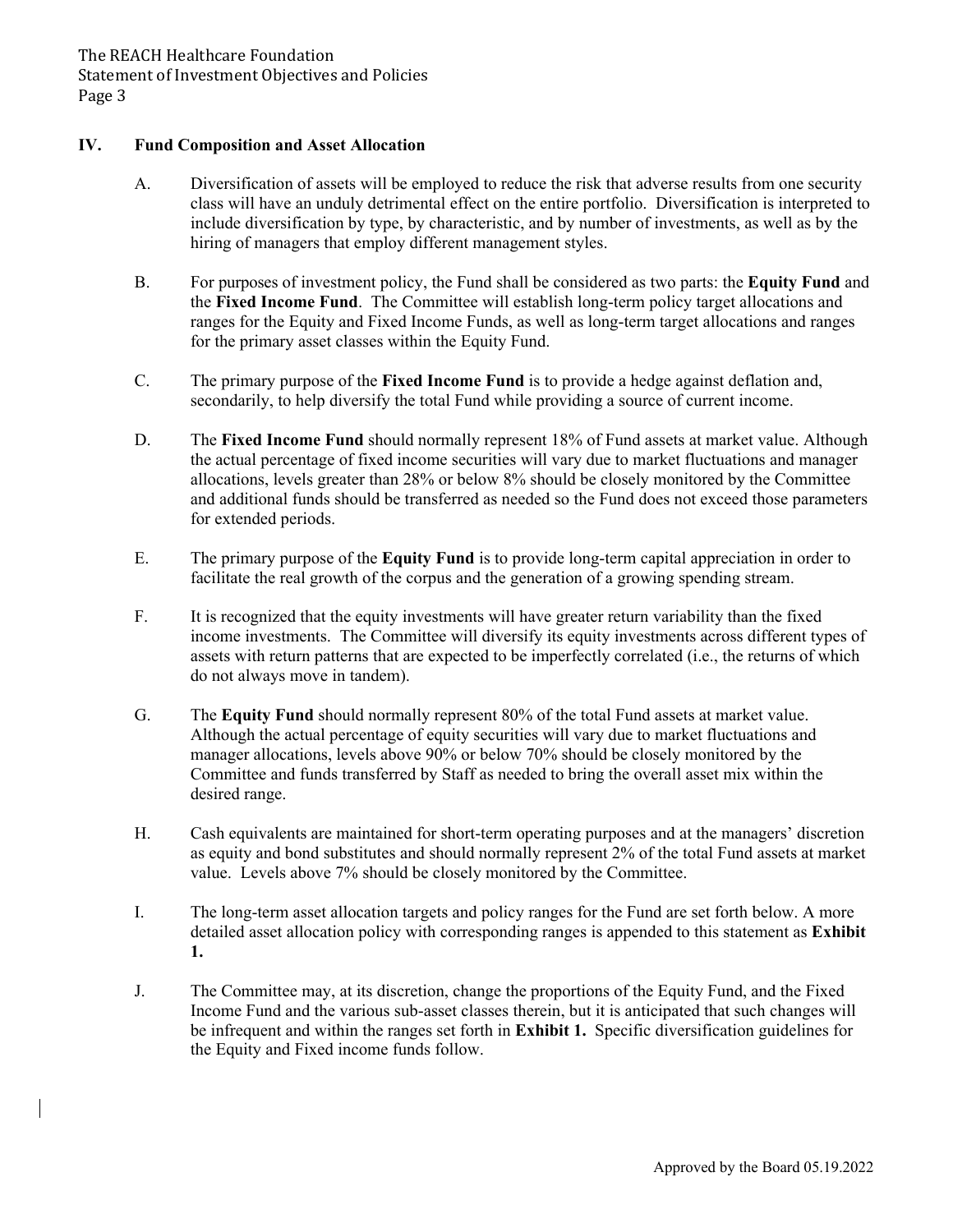|                                | <b>Target</b> | <b>Policy Range</b> |
|--------------------------------|---------------|---------------------|
| <b>Equity Fund</b>             | 80%           | 70-90%              |
| U.S. Equity                    | 25%           | $20 - 30\%$         |
| Global ex-U.S.Developed Equity | 15%           | $10 - 20%$          |
| <b>Emerging Markets Equity</b> | 5%            | $3 - 12\%$          |
| Alternative Investments        | 35%           | $30 - 40\%$         |
| <b>Fixed Income Fund</b>       | 18%           | $8\% - 28\%$        |
| <b>Cash Equivalents</b>        | $2\%$         | $0 - 7\%$           |

# **Long-Term Asset Allocation Policy for the Endowment Fund**

#### **V. Guidelines for the Equity Fund**

- A. The Equity Fund will generally be diversified among domestic common stocks, international common stocks, and alternative assets (e.g., venture capital, buyouts, and hedge funds). International common stocks include the common stocks of developed and developing countries. **Exhibit 1** summarizes the policy allocations among these asset classes.
- B. The purpose of investing in alternative equities is to enhance diversification and to increase long-term returns. Alternative investments include a wide range of equity or equity-like investments, excluding traditional, long-only common stocks. These include, among others, non-marketable investments (e.g., venture capital, private equity), marketable alternative investments (e.g., absolute return strategies), real assets (e.g., real estate, energy, natural resources) and other investments (e.g. high yield bonds, convertible bonds).
- C. The overall investment objective of the Equity Fund is to produce returns which compare favorably to or outperform an appropriate blended market benchmark chosen by the Committee, net of all fees. Individual performance benchmarks will be established for each investment at the time it is made.
- D. Passive (or index) managers' performance, net of fees*,* will be expected to be consistent with their corresponding index benchmarks.
- E. Active managers will be measured against both market indexes and peer benchmarks, net of all fees, and will be expected to produce returns which compare favorably to or outperform these benchmarks by varying degrees depending on the asset class and specific investment style employed by the manager.
- F. Performance will be monitored quarterly, and common stock managers will be evaluated over rolling three- to five-year periods. It is recognized that active managers may underperform their benchmarks under certain conditions, but should produce returns which compare favorably to or outperform over a complete market cycle. However, the Committee has discretion to evaluate and terminate a manager for any reason at any time. **Exhibit 2** outlines the specific performance benchmarks for the Foundation's current investment managers as well as for the broader asset classes.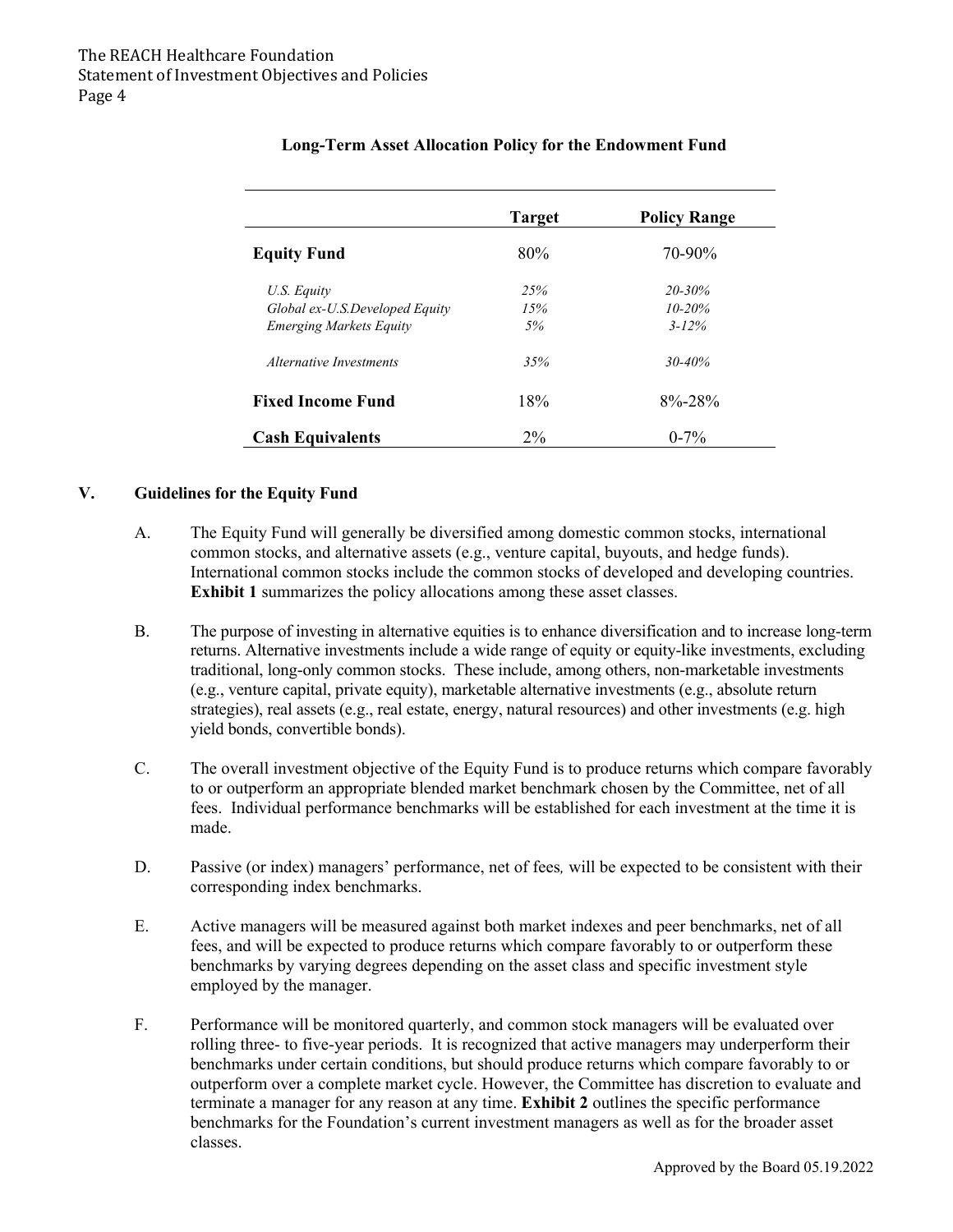- G. The performance objectives for alternative assets strategies are: (1) to earn superior returns, net of fees, which compare favorably to market indices (such as the S&P 500, Russell 3000, or Treasury Bills, as appropriate) over full market cycles or rolling five-year periods; and (2) to improve the diversification of the Equity Fund. The investment and trading approaches of such funds should have explicit strategies in place through which risk is monitored and moderated.
- H. Decisions as to security selection, security size and quality, number of industries and holdings, current income levels, turnover and the other tools employed by active managers are left to broad manager discretion, subject to the usual standards of fiduciary prudence. However, in no case shall a single security or issuer exceed 10% of the market value of the Equity Fund. In addition, no single major industry shall represent more than 25% of the market value of the Equity Fund. Equity managers may at their discretion hold cash equivalents with the understanding that the performance of their total account will be measured against the appropriate stock indices. The Committee will monitor adherence to these guidelines.
- I. Equity Fund managers of separate accounts may not buy securities on margin, borrow money or pledge assets, or buy or sell uncovered options, futures, commodities or currencies, or buy nonmarketable securities (including restricted letter stock) unless such managers' respective managerspecific-guidelines shall explicitly provide that such actions are permissible.

#### **VI. Guidelines for the Fixed Income Fund**

- A. The primary purpose of the Fixed Income Fund is to provide a hedge against deflation, and enhance diversification. A secondary purpose is to provide a source of current income and liquidity to help meet spending requirements.
- B. To provide a hedge against extended deflation, the majority of the Fixed Income Fund (approximately 80%) should be invested in a portfolio that maintains a medium to long duration (i.e., at least 3 to 5 years). The Fixed Income Fund should ordinarily maintain a high credit quality (i.e., a weighted average credit rating of "A" or higher by Moody's or Standard & Poor's). An allocation may be made to high-yield (or below investment grade) bonds so long as the weighted average credit rating for the total Fixed Income Fund meets the above credit standards. Issues of state or municipal agencies shall not be purchased, except under unusual circumstances. A portion of the Fixed Income Fund may be allocated to a portfolio invested in non-US dollar-denominated bonds. Money market instruments as well as bonds may be used in the Fixed Income Fund, but equities are excluded. Approximately twenty percent of the Fixed Income Fund may be invested in inflation-linked bonds, which would not be expected to contribute substantially to the Fixed Income Fund's deflation hedging characteristics.
- C. In general, the Fixed Income Fund shall be well diversified with respect to economic sector, financial sector, and issuer in order to minimize risk exposure. A maximum of 5% of the fund may be invested in the securities of any single issuer, except issues of the U.S. Government or agencies of the U.S. Government that may be held without limitation.
- Approved by the Board 05.19.2022 D. The performance objective of the Fixed Income Fund is to outperform an appropriate blended market benchmark chosen by the Committee, net of fees over rolling three- and five-year periods. Individual active fixed income managers may be expected to produce returns which compare favorably to or outperform other indices, or hybrid indices, which more closely parallel the manager's investment style. Such indices will be determined on a case-by-case basis in consultation with the manager. In addition, active fixed income managers will be expected to compare favorably to or outperform a peer group of managers over rolling three- and five-year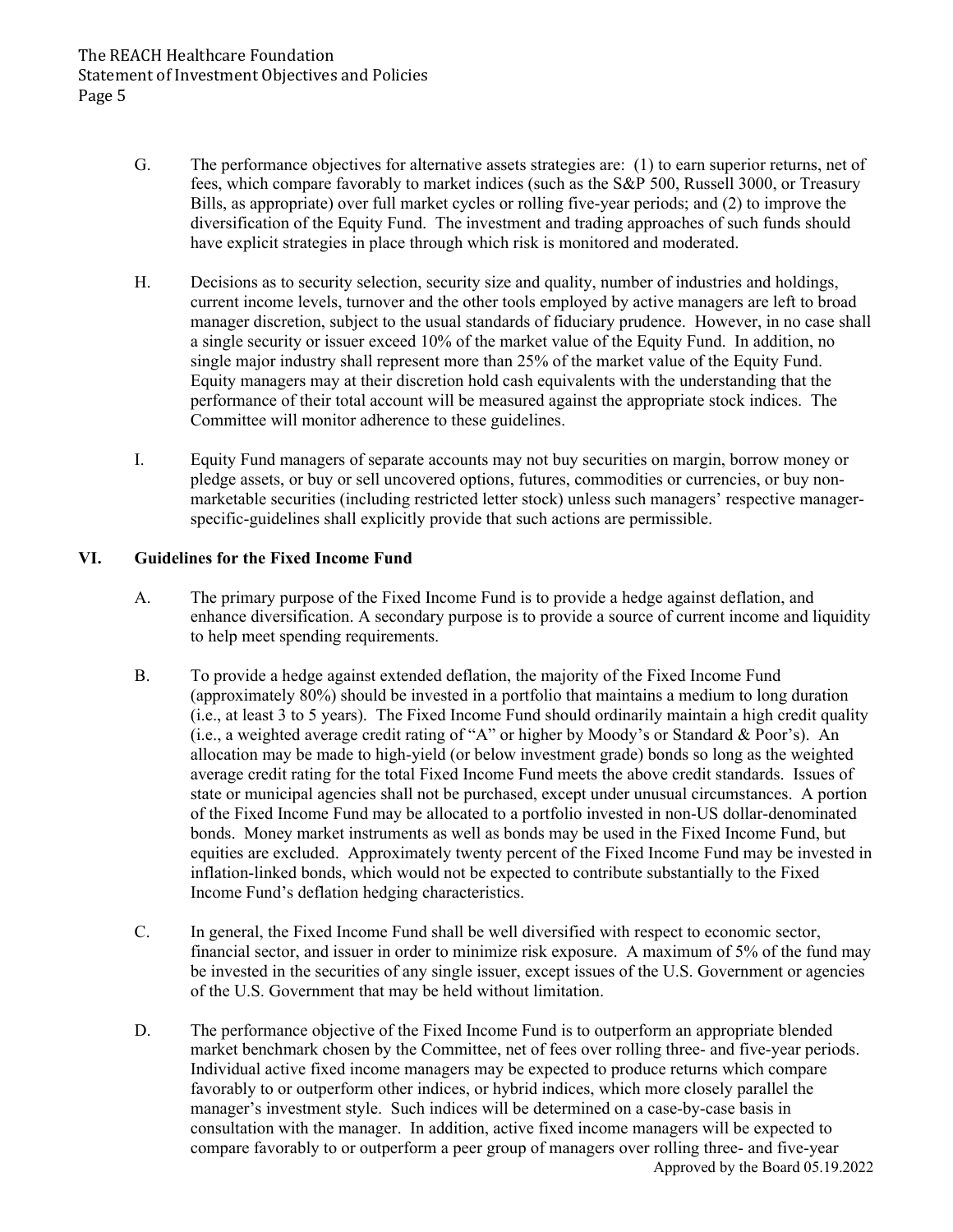periods. Index fund managers will be expected to match the return of the appropriate index, less fees. The Committee has discretion to evaluate and terminate a manager for any reason at any time. **Exhibit 2** provides specific performance benchmarks for the Foundation's current fixed income managers.

#### **VII. Use of Derivatives**

- A. The Committee recognizes that investment managers have come to use various derivative instruments and that the prudent use of such instruments can be advantageous for controlling portfolio risk, increasing returns, implementing strategies quickly, and reducing costs. Accordingly, derivatives may be used by the Foundation's investment managers to hedge existing portfolio investments (e.g., to hedge the currency risk of a foreign stock or bond position) or to create unleveraged investment positions as a more efficient and cheaper alternative to investments that would otherwise be made in the cash market. Derivatives may not be used, however, by marketable stock and bond managers to leverage a portfolio or significantly increase its risk above that of an account with similar objectives that is managed without derivatives. Use of derivatives by a manager other than as described in this paragraph is permitted only if the Committee authorizes such use.
- B. The Committee requires that its investment managers utilizing derivatives will have in place processes and procedures to control and measure risk.
- C. For separate accounts, manager-specific guidelines shall include covenants with respect to use of derivatives and shall require the managers to give written notice to the Committee immediately upon discovering that any of the guidelines have been violated. With guidance and data from the Foundation's investment consultant, the Committee shall periodically review the derivatives policy of each manager of a commingled vehicle to ensure that such policy is within this Investment Policy statement or that it has made an exception in appropriate cases.
- D. The Fund may make investments in commingled funds where the investment managers are expected to utilize derivative securities to achieve specific investment objectives (these managers are often referred to as "hedge funds").<sup>1</sup> The investment strategies adopted by these managers could include the use of derivatives to leverage positions or to obtain risk exposures that would not be possible to obtain using cash securities.

### **VIII. Conflict of Interest Policy**

- A. Those who serve on the Committee are charged with the responsibility for recommendations and decisions which, in their judgment, best serve the long-range interests and objectives of the Foundation.
- B. From time to time, in the ordinary course of business, the Committee may consider matters in which members of the Committee, or persons affiliated with them, have a direct or indirect financial interest. In order to resolve any questions of conflict of interest, whether real or apparent, the Committee shall adhere to and abide by the most current Conflicts of Interest Policy and disclosure requirements adopted by the Foundation's Board of Directors.

<sup>&</sup>lt;sup>1</sup> Commingled funds include institutional commingled vehicles, mutual funds and limited partnerships and other similar investment vehicles.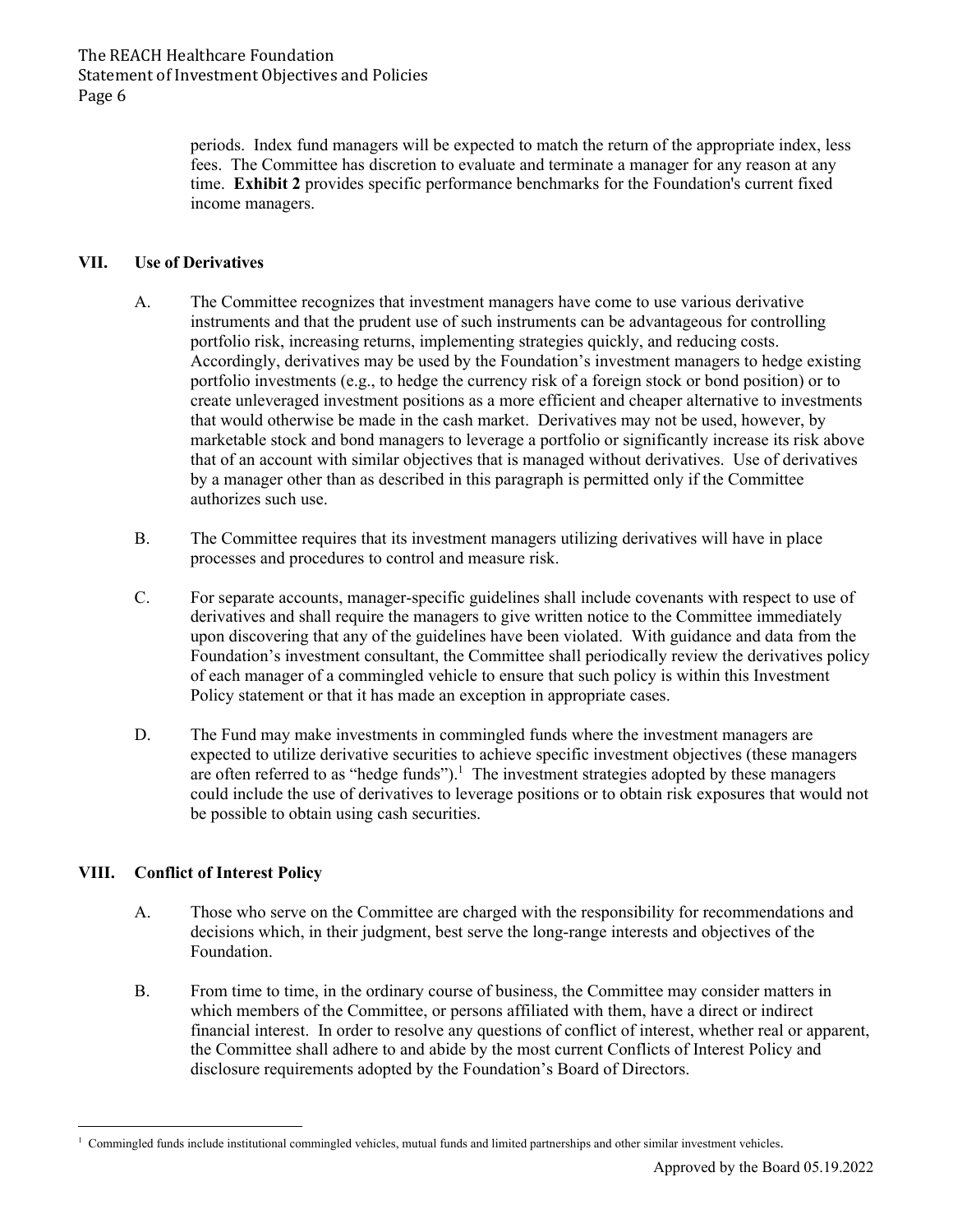#### **IX. Guidelines for Transactions**

A. Except under unusual circumstances, all transactions should be entered into on the basis of best execution, which means best realized net price.

#### **X. Fund Oversight**

- A. All objectives and policies are in effect until modifications are recommended by the Committee and approved by the Board. The Committee will review the objectives and policies at least annually for their continued appropriateness.
- B. The Fund will be monitored on a continual basis for consistency of investment philosophy, return relative to objectives, and investment risk. Risk will be evaluated as a function of asset concentration, exposure to extreme economic conditions, and performance volatility. The Committee will review asset allocation versus targets and investment performance on a quarterly basis. Managers' results will be monitored quarterly, and evaluated over rolling three- and fiveyear periods. The Committee will regularly review managers to confirm that the factors underlying the performance expectations remain in place. It is anticipated that shifting assets among managers will occur infrequently.
- C. Under the guidance of the Committee chair, staff shall allocate regular cash flows to investment managers according to the current targets, incorporating any over- or under-weightings previously approved by the Committee (e.g., assets awaiting investment in venture capital or private equity funds will typically be invested in other equity asset classes). As a general rule, and with the input of the Committee's chair, staff will use new cash and withdrawals to rebalance the total Fund in the direction of the most recent equity/fixed income targets. The Committee shall consider, at least once each year, whether the amounts invested with managers should be rebalanced toward the policy allocation targets, recognizing that certain asset classes or managers may have limited liquidity (e.g., venture capital, private equity, marketable alternative assets) or higher transaction costs that will affect the Fund's ability to be rebalanced.
- D. It is expected that the Committee will provide each separate account manager with a set of mutually agreed upon guidelines. Subject to such guidelines and the usual standards of fiduciary prudence, the managers will then have complete discretion over the funds. The Committee will evaluate the manager's total return without regard to whether that return was in the form of income or capital appreciation. In the case of investments made in commingled funds, the Committee will summarize the investment strategy and performance objectives for each commingled fund in which the Fund is invested.
- E. If at any time any manager of a separate account believes that any policy guideline inhibits his or her investment performance, it is his or her responsibility to communicate this view to the Committee.
- Approved by the Board 05.19.2022 F. Investment managers of separate accounts will report the following information to the Committee quarterly: total return (on time-weighted basis, before fees) in the aggregate, and disaggregated for the equity and fixed income portions, net of all commissions, and purchases and sales for the quarter. Regular communication concerning investment strategy and outlook is expected. Additionally, managers are required to inform the Committee promptly of any change in firm ownership or fundamental investment philosophy, any significant change in organizational structure or professional personnel, any change in portfolio manager(s) for the account, or any change in the status of the manager's registration with any governing body such as the S.E.C.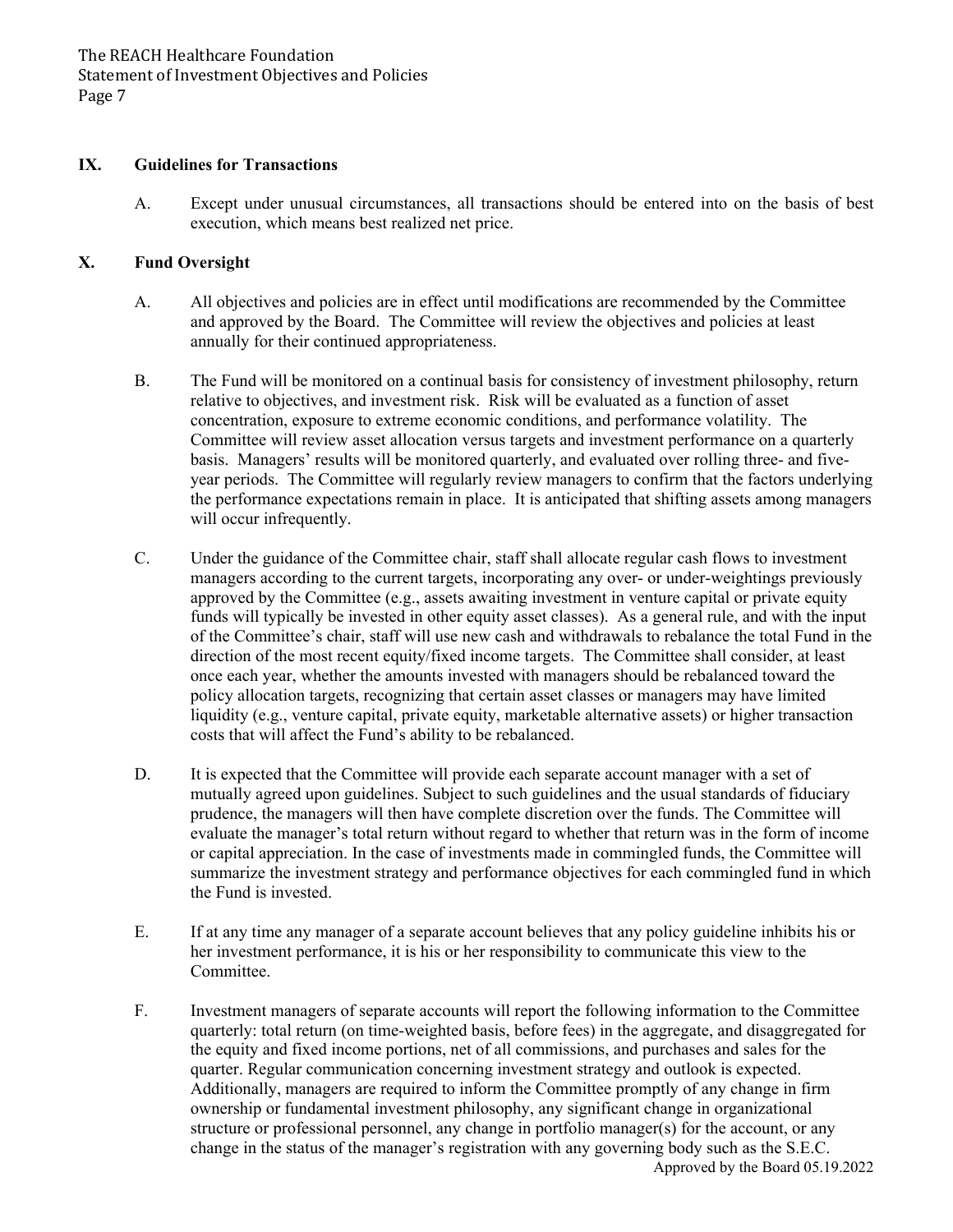- G. The Committee acknowledges that, if it elects to invest in a commingled fund, the policies established for the commingled fund will govern and may not comply fully with policies established for the endowment Fund. The Committee will periodically review the policies of any commingled fund investment in order to determine if they remain appropriate for the endowment Fund.
- H. At its sole discretion, the Committee may terminate any manager at any time if it determines, for whatever reason, that the manager is no longer appropriate for the Fund.
- I. The Committee will periodically review the related services provided to the Foundation, including custody services, performance evaluation, and consulting.